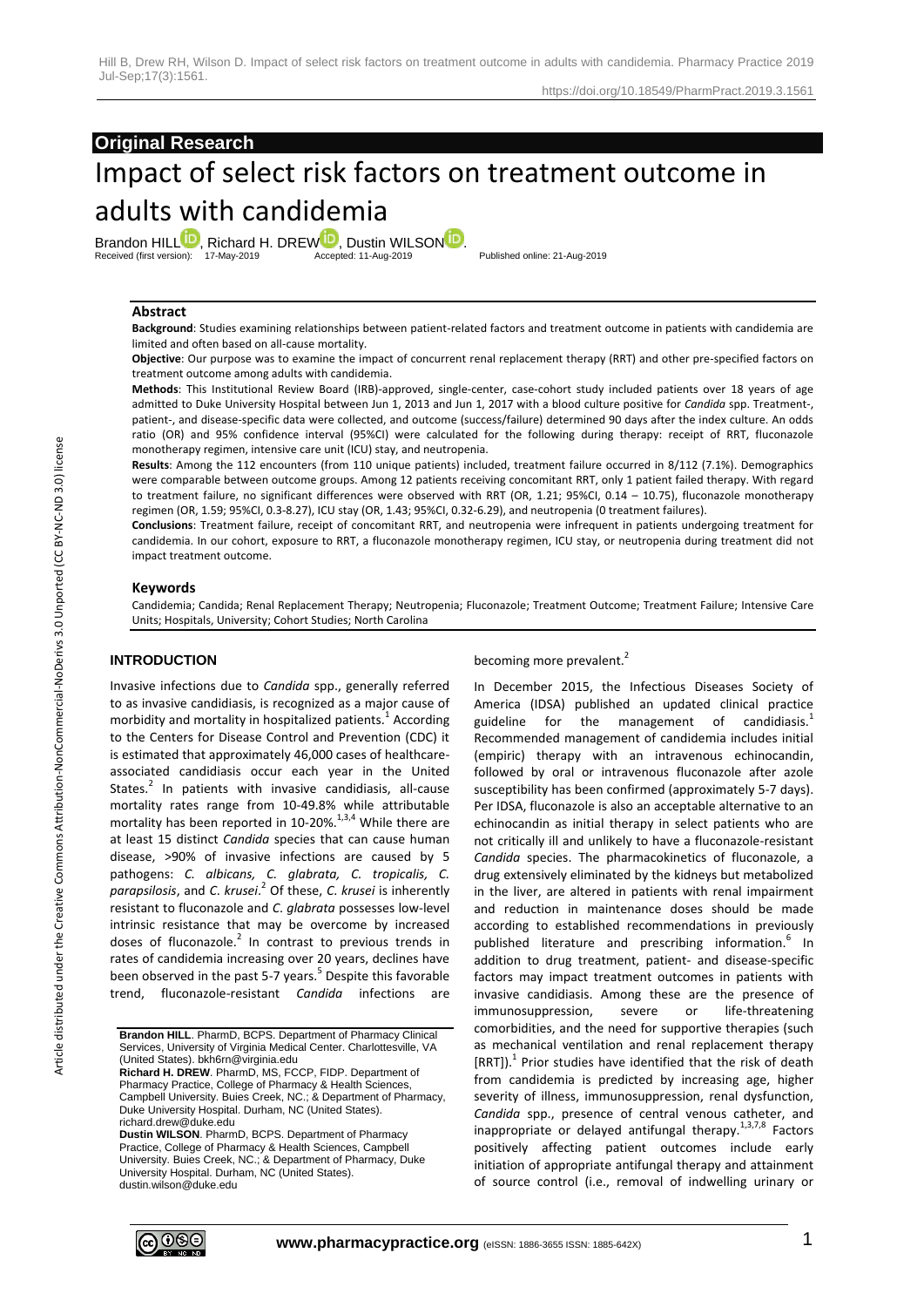central venous catheters). $<sup>1</sup>$  A recent retrospective</sup> surveillance study of patients over 21 years of age with candidemia identified RRT as independent predictor of allcause mortality.<sup>3</sup> However, treatment outcome in these patients may have been impacted by treatment selection, and detailed information pertaining to the type and duration of concurrent RRT was not included. In addition, the study's endpoint (all-cause mortality) may have been influenced by factors other than candidemia treatment response. Among these factors, the data regarding the impact of RRT on treatment outcomes in this patient population is especially sparse. Our purpose was to examine the impact of select risk factors, most notably concurrent RRT on treatment outcomes among adults with candidemia.

#### **METHODS**

This Institutional Review Board (IRB)-exempted, retrospective, case-cohort study was conducted at Duke University Hospital (DUH), a 938-bed academic medical center located in Durham, NC. Patients were identified and data were extracted utilizing the Duke Enterprise Data Unified Content Explorer (a web-based query tool providing direct access from Duke Medicine Enterprise Data Warehouse) and Maestro Care (DUH's electronic medical record). Patients over 18 years of age admitted to DUH between June 1, 2013 and June 1, 2017 and had at least one positive blood culture for *Candida* spp., received a minimum of 3 doses of appropriate antifungal therapy (was defined as therapy concordant with IDSA guidelines for empiric and definitive treatment of invasive candidiasis) and had a follow-up encounter (defined as readmission or outpatient visit) over 7 days and within 90 days from completion of antifungal therapy were included. Patients were excluded if medical records were incomplete for the primary endpoint, received additional antifungal therapy for treatment of non-candidemia infection, and/or received subsequent prophylactic or suppressive antifungal therapy. Data collected included patient demographics, hospitalization (admission date/time, discharge date/time, status at discharge, intensive care unit (ICU) dates of stay and date(s) of follow up), fungal blood cultures (date, time, results and susceptibility), antifungal therapy (drug name, dose, frequency, and route of administration), description of RRT (method and dates identified via ICD-9 and ICD-10 codes), and absolute neutrophil count (ANC) at time of candidemia diagnosis.

The primary objective of this study was to compare the incidence of treatment failure among adult patients with candidemia and concurrent RRT. Secondary objectives were to compare the incidence of treatment failure among adult patients with candidemia and at least one of the following risk factors: treatment with fluconazole monotherapy, ICU stay, and neutropenia (ANC<500).

For all outcomes, treatment failure was defined as meeting any of the following criteria: 1) death prior to blood culture clearance (from any cause); 2) blood culture following index blood culture and within 14 days after completion of antifungal therapy positive for same *Candida* spp.; or 3) escalation of antifungal therapy secondary to clinical decompensation thought due to persistent or worsening fungal infection (i.e., persistent fever or hypotension). Cases absent of criteria meeting treatment failure definitions were categorized as treatment success.

An odds ratio (OR) and 95% confidence interval (95%CI) were calculated for the following during therapy: receipt of RRT, fluconazole monotherapy regimen, ICU stay at any point during treatment of candidemia, and neutropenia. Based on an alpha level of 0.05 and effect size of 20% a sample size of 76 would be required for 80% power, for the primary endpoint. For the primary endpoint, the use of concomitant RRT was compared between outcome groups using chi-square or Fisher's exact test, as appropriate. Secondary endpoints were compared using Chi-square or Fisher's exact test, as appropriate. For any characteristics(s) deemed to have a p-value≤0.20 between outcome groups,



Figure 1. Subject encounters screened for inclusion and outcome assignment.

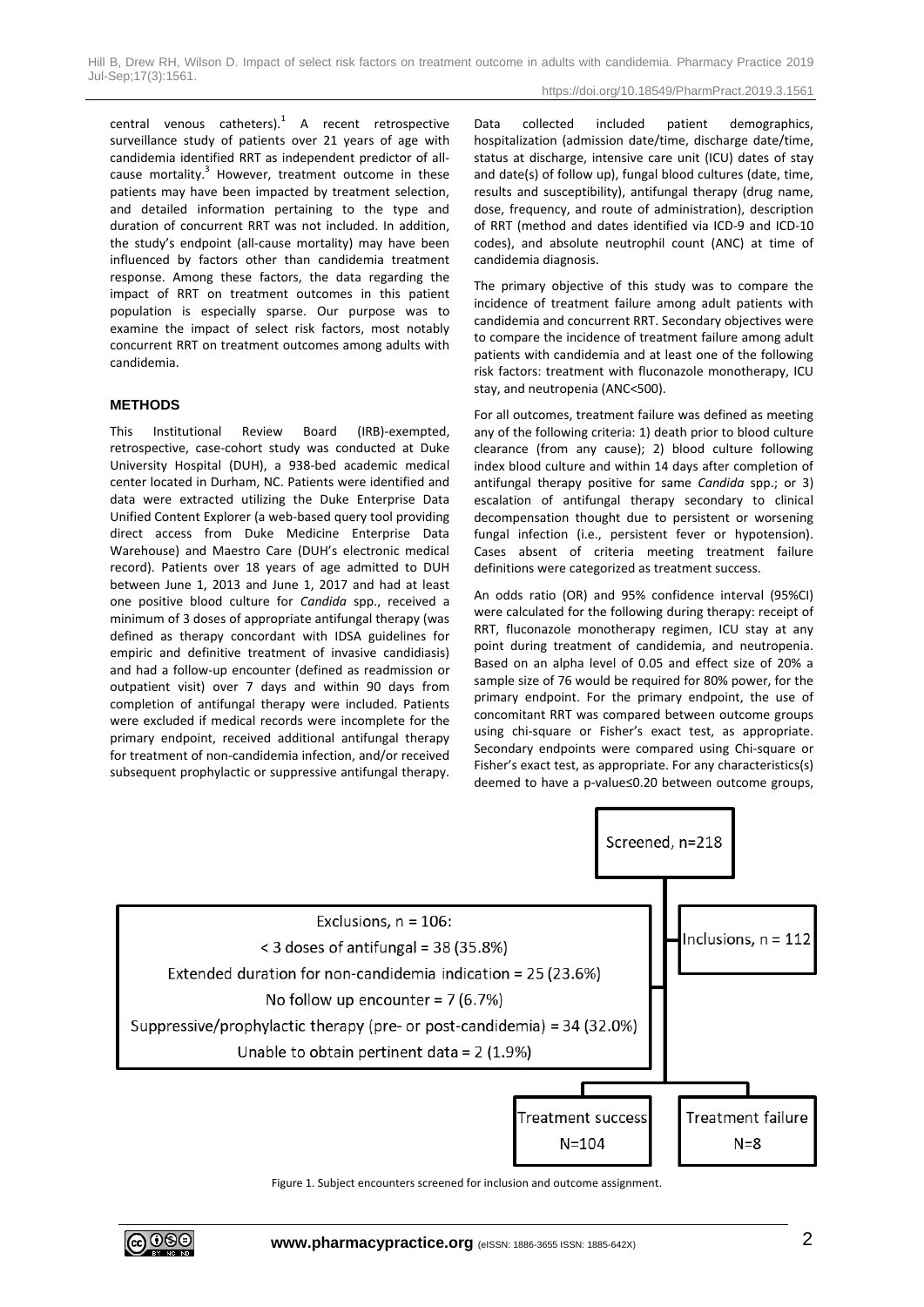Hill B, Drew RH, Wilson D. Impact of select risk factors on treatment outcome in adults with candidemia. Pharmacy Practice 2019 Jul-Sep;17(3):1561.

| Table 1. Patient demographics among patients with candidemia by treatment outcome |                          |                          |                      |  |
|-----------------------------------------------------------------------------------|--------------------------|--------------------------|----------------------|--|
| Parameter                                                                         | <b>Treatment Success</b> | <b>Treatment failure</b> | All encounters       |  |
|                                                                                   | $N = 104$ , n $(\%)$     | $N = 8, n$ (%)           | $N = 112$ , n $(\%)$ |  |
| Age at arrival, years                                                             |                          |                          |                      |  |
| Median (range)                                                                    | $56.8(1.7 - 91.7)$       | $52.8(20.3 - 61.5)$      | $56.0(18.0 - 91.7)$  |  |
| Male                                                                              | 60 (57.7)                | 4(50.0)                  | 64 (57.1)            |  |
| Race                                                                              |                          |                          |                      |  |
| Caucasian                                                                         | 66 (63.4)                | 3(37.5)                  | 69 (61.6)            |  |
| African American                                                                  | 33 (31.7)                | 4(50.0)                  | 37 (33.0)            |  |
| Other/not reported                                                                | 2(2.0)                   | 1(12.5)                  | 3(2.7)               |  |
| Multiracial                                                                       | 2(1.9)                   | 0(0.0)                   | 2(1.8)               |  |
| American Indian or Alaskan Native                                                 | 1(1.0)                   | 0(0.0)                   | 1(0.9)               |  |
| Discharge disposition                                                             |                          |                          |                      |  |
| Expired                                                                           | 25 (24.0)                | 2(25.0)                  | 27(24.1)             |  |
| Home health service                                                               | 23(22.1)                 | 3(37.5)                  | 26(23.2)             |  |
| Home or self-care                                                                 | 22(21.2)                 | 1(12.5)                  | 23 (20.5)            |  |
| Skilled nursing facility                                                          | 14 (13.5)                | 1(12.5)                  | 15 (13.4)            |  |
| Long term acute care                                                              | 8(7.7)                   | 0(0.0)                   | 8(7.1)               |  |
| Hospice (inpatient)                                                               | 6(5.8)                   | 1(12.5)                  | 7(6.3)               |  |
| Hospice (home)                                                                    | 3(2.9)                   | 0(0.0)                   | 3(2.7)               |  |
| Federal hospital                                                                  | 1(0.9)                   | 0(0.0)                   | 1(0.9)               |  |
| Left against medical advice                                                       | 1(0.9)                   | 0(0.0)                   | 1(0.9)               |  |
| Rehabilitation facility                                                           | 1(0.9)                   | 0(0.0)                   | 1(0.9)               |  |
| Characteristic of interest                                                        |                          |                          |                      |  |
| Receipt of RRT                                                                    | 11(10.6)                 | 1(12.5)                  | 12 (10.7)            |  |
| Fluconazole monotherapy regimen                                                   | 66 (63.5)                | 6(75.0)                  | 72 (64.3)            |  |
| ICU stay                                                                          | 56 (53.8)                | 5(62.5)                  | 61 (54.5)            |  |
| Neutropenia                                                                       | 2(1.9)                   | 0(0.0)                   | 2(1.8)               |  |
| RRT: renal replacement therapy; ICU: intensive care unit                          |                          |                          |                      |  |

a multivariable logistic regression model would be used to identify association of those characteristics with treatment failure. All data were entered into Microsoft Access™, version 16.0.4549.1000 (Microsoft Corp., Redmond, WA). JMP©, version 13 (SAS Institute, Cary, NC), was used for all statistical calculations.

## **RESULTS**

Of the 218 encounters screened for eligibility, 112 encounters (from 110 unique patients) were included (Figure 1). The most common reasons for exclusion were receipt of < 3 doses of an antifungal agent (n = 38), receipt of subsequent suppressive or prophylactic antifungal therapy ( $n = 34$ ), and extended duration of antifungal therapy for non-candidemia indication (n = 25). Overall, patients evaluated were primarily male (57.1%), Caucasian (61.6%) or African American (33.0%), and ranged in age from 18.0 to 91.7 years of age (median 56 years) upon arrival to DUH. Treatment failure was observed in 8 (7.1%) of the 112 encounters. Baseline characteristics regarding race, sex, age at arrival, and discharge disposition were comparable between outcome groups (Table 1). *C*. *albicans* and *C*. *glabrata* were the two most common organisms, isolated in 36.5% (n=42) and 38.3% (n=44) of all patients, respectively. These were the only organisms isolated in patients with treatment failure (Table 2).

Among 12 patients receiving concomitant RRT, only 1 patient failed therapy. No significant differences were observed with regards to secondary outcomes related to treatment failure with a fluconazole monotherapy regimen (OR, 1.59; 95%CI, 0.3 - 8.27), ICU stay (OR, 1.43; 95%CI, 0.32 - 6.29), and neutropenia (0 treatment failures) (Table 3). No characteristic met the pre-specified p-value for performance of the multivariable logistic regression.

#### **DISCUSSION**

The overall treatment failure rate in our study (7.1%) was substantially lower than that reported in the published literature of 30 to 40%.<sup>1,3,9,10</sup> Enrollment criteria requiring follow-up encounter over 7 days and within 90 days from completion of antifungal therapy may have significantly limited inclusion of patients with advanced malignancies or severe comorbidities. Patients were also excluded for receipt of subsequent antifungals as preventative or suppressive therapy. Fifty-nine of 106 (55.7%) encounters were excluded from our study due to meeting these criteria. These excluded patients may represent those at

| Table 2. Causative organisms among patients with candidemia by treatment outcome |                                        |                                   |                                    |  |
|----------------------------------------------------------------------------------|----------------------------------------|-----------------------------------|------------------------------------|--|
| Organism                                                                         | <b>Treatment Success,</b><br>$n^a$ (%) | <b>Treatment Failure</b><br>n (%) | <b>All Encounters</b><br>$n^a$ (%) |  |
| C. glabrata                                                                      | 41 (38.4)                              | 3(37.5)                           | 44 (38.3)                          |  |
| C. albicans                                                                      | 37 (34.6)                              | 5(62.5)                           | 42 (36.5)                          |  |
| C. parapsilosis                                                                  | 12(11.2)                               | 0(0.0)                            | 12(10.4)                           |  |
| C. tropicalis                                                                    | 12(11.2)                               | 0(0.0)                            | 12(10.4)                           |  |
| C. dubliniensis                                                                  | 2(1.9)                                 | 0(0.0)                            | 2(1.7)                             |  |
| C. krusei                                                                        | 1(0.9)                                 | 0(0.0)                            | 1(0.9)                             |  |
| C. lusitaniae                                                                    | 1(0.9)                                 | 0(0.0)                            | 1(0.9)                             |  |
| C. pelliculosa                                                                   | 1(0.9)                                 | 0(0.0)                            | 1(0.9)                             |  |
| $a: 3$ patients had > 1 organism isolated                                        |                                        |                                   |                                    |  |

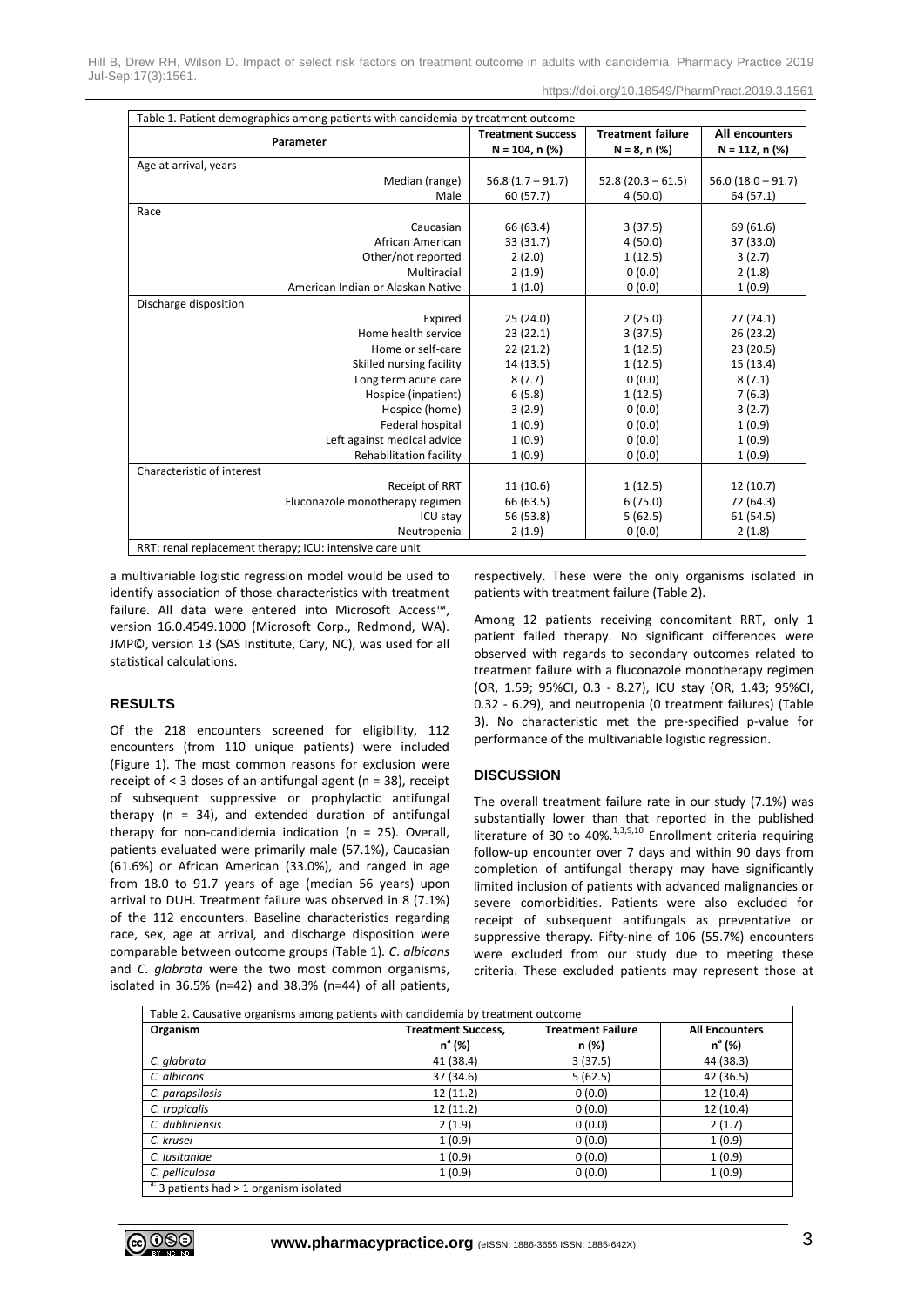|  |  | https://doi.org/10.18549/PharmPract.2019.3.1561 |
|--|--|-------------------------------------------------|
|  |  |                                                 |

| <b>Characteristic</b>           | <b>Failure</b><br>#failed/#exposed (%) | cOR  | 95% CI         |
|---------------------------------|----------------------------------------|------|----------------|
| Renal replacement therapy       | 1/12(8.3)                              | 1.21 | $0.14 - 10.75$ |
| Fluconazole monotherapy regimen | 6/72(8.3)                              | 1.72 | $0.33 - 8.99$  |
| <b>ICU stav</b>                 | 5/61(8.2)                              | 1.43 | $0.32 - 6.29$  |
| Neutropenia                     | 0/2(0.0)                               | ---  |                |

highest risk for treatment failure or relapse explaining their need for continuing therapy. Our study also required all patients to have received 3 or more doses of appropriate antifungal therapy prior to inclusion, thus resembling more of a "per protocol" analysis compared to other studies where no minimal treatment duration was specified. $3$  Our institution is a tertiary-care, academic medical center employing mandatory consultation after identification of a positive blood culture for yeast, the primary team is required to place an infectious diseases consult to aid in management of invasive candidiasis. Such consultation has been shown previously at our institution to improve adherence to quality of care indicators for such infections.<sup>11</sup>

In the present study, the rate of concomitant RRT in the overall study population (10.7%) was lower than the 12% to 33% described in previously published literature.<sup>3,9,10</sup> Differences may be due to composite patient characteristic categories (i.e., "renal dysfunction") including patients requiring hemodialysis, patients diagnosed with chronic renal failure based on serum creatinine, and patients with diagnosed chronic renal failure or non-specific categories (i.e., "renal insufficiency" or "renal failure") with no further delineation. The current study relied on ICD-9 and -10 codes in addition to EMR records for receipt of RRT. Only 1 of the 12 patients receiving RRT failed therapy for candidemia. Reasons for differences in treatment outcomes likely parallel the reasons for differences between our study and others relative to overall success rates.

The impact of treatment selection on treatment outcome has been examined in prior studies.<sup>1,4,9,10</sup> A patient-level review of randomized trials for treatment outcomes of invasive candidiasis found a significant association with receipt of an echinocandin pertaining to improved survival and greater clinical success.<sup>9</sup> Two recent studies discuss the impact of initial antifungal strategy on outcomes of critically-ill patients after propensity-score matching was performed.10,11 One retrospective, propensity-score adjusted, analysis reported empirical use of an echinocandin was found to be a protective factor of 30- and 90-day mortality while de-escalation to fluconazole was not associated with a higher mortality.<sup>10</sup> In contrast, a prospective, propensity-score derived analysis found targeted or empirical use of fluconazole was not associated with higher 30-day mortality compared to echinocandins among adult patients.<sup>12</sup> Among the 72 patients in the present study whose treatment regimen contained fluconazole, 6/8 (75%) experienced treatment failure, and 6/6 (100%) of failures received fluconazole as initial therapy. In comparison, 66 among the 104 (63.5%) of patients receiving fluconazole as step-down therapy were successfully treated. Such observations are consistent with studies (and the basis for current treatment guidelines) which support the use of an echinocandin as initial empiric therapy followed by de-escalation to azole therapy when the patient is clinically stable and an azole-susceptible organism is identified.<sup>1,10</sup>

Neutropenia and severity of underlying illness may also impact treatment outcomes in patients with candidemia. In prior reports, the low numbers of patients with neutropenia (5  $-$  12% of study populations) has led to the inability to extrapolate results from retro- or prospective studies of outcomes in candidemia patients.<sup>7,10,11,12</sup> In the present study, only 2 (1.7%) of the patients were neutropenic during treatment, both of whom were treated successfully. Severity of underlying illness also has been shown to influence treatment outcomes.<sup>1,3,7,9,10,12</sup> All-cause mortality rates in critically ill patients with candidemia range from 18.7 % to 33.9%.<sup>3,10,11,12</sup> ICU stay and increasing APACHE II, sepsis-related organ failure assessment (SOFA) scores on admission have both been demonstrated to be predictive of a higher risk of death in patients with invasive candidiasis. $3,9,10,12$  In the present study, of those patients requiring an ICU stay, 5/61 (8.2%) experienced treatment failure.

There are limitations to our study worth noting. The study was retrospective in nature, and therefore dependent upon the availability and accuracy of the medical records (most notably reliance on accuracy of ICD-9 and ICD-10 codes and administration of antifungal agents). Because of this, several factors which have been associated with treatment failure were not evaluated (e.g. timing of initiation of appropriate antifungal therapy and attainment of source control). While risk adjustment was not employed to create comparable outcome groups seen in some other studies, our high success rate was not likely to be impacted by such adjustments. $10,12$  Due to the specific nature of our patient population and characteristics studied, a small sample size is also a limitation of the study. Stringent inclusion criteria likely pre-screened for healthier patients to be evaluated leading to a limited number of patients requiring RRT and subsequent low rate of mortality. Lastly, dosages of fluconazole were difficult to assess for each patient as the dosage strategy was adjusted based on renal function, RRT flow rates and modality.

## **CONCLUSIONS**

In the present study we were unable to detect an impact of RRT on treatment outcomes in adult patients with candidemia. This finding is likely impacted by the high treatment success rates reflective of a population receiving appropriate antifungal therapy and for whom adequate clinical and microbiologic data can be collected to more specifically measure impact of candidemia. No other characteristic investigated (receipt of fluconazole monotherapy regimen, ICU stay, and neutropenia) demonstrated statistical significance between outcome groups.